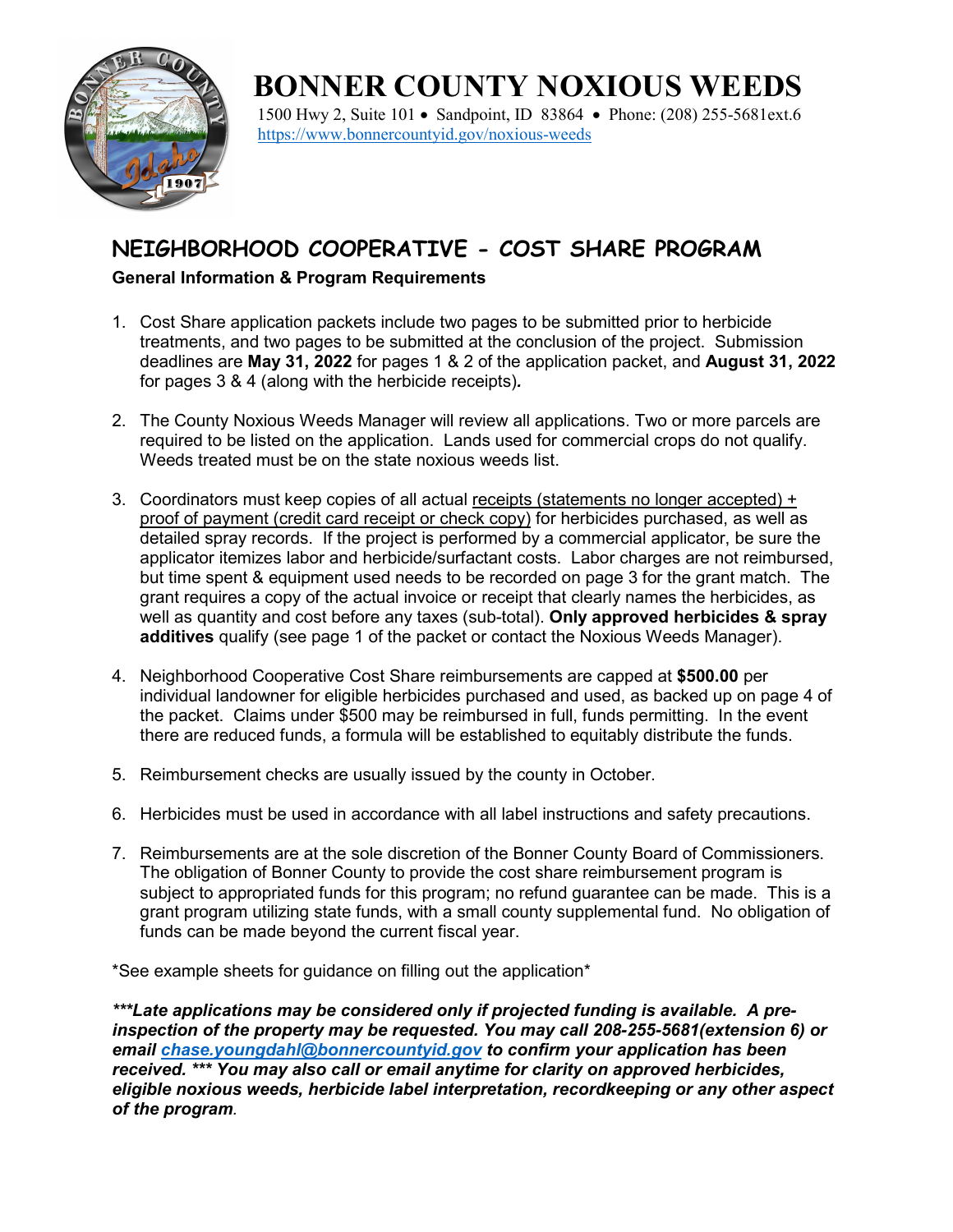| Do.    |
|--------|
| Not    |
| Staple |

### **BONNER COUNTY NOXIOUS WEEDS 1500 Hwy 2 - Suite 101**

## **Sandpoint, ID 83864**

**Phone: (208) 255-5681 ext.6**

**Email: Chase.Youngdahl@bonnercountyid.gov**

## **NEIGHBORHOOD COOPERATIVE COST SHARE**

**APPLICATION (Pages 1-2) – DUE May 31, 2022**

| Number of property owners involved: _____                                                                                                                                                                                                                                                                                                                                                                                                           |                                      |              |
|-----------------------------------------------------------------------------------------------------------------------------------------------------------------------------------------------------------------------------------------------------------------------------------------------------------------------------------------------------------------------------------------------------------------------------------------------------|--------------------------------------|--------------|
| Indicate which method of communication you prefer (check one): $\Box$ Call                                                                                                                                                                                                                                                                                                                                                                          | $\Box$ Text                          | $\Box$ Email |
| Estimated acres in cooperative:                                                                                                                                                                                                                                                                                                                                                                                                                     | <b>Estimate acres to be treated:</b> |              |
| Noxious weeds targeted (must include Idaho listed noxious weeds):                                                                                                                                                                                                                                                                                                                                                                                   |                                      |              |
| Please list names, addresses, and parcel numbers of participants on page 2: (attach separate sheet if more space is needed)                                                                                                                                                                                                                                                                                                                         |                                      |              |
| Proposed treatment—Type of equipment & planned herbicide(s) of use:                                                                                                                                                                                                                                                                                                                                                                                 |                                      |              |
| Reimbursements: Materials are due no later than August 31, 2022 to the address or email above.<br>Materials submitted must include original herbicide/adjuvant receipts and pages 3-4 of this packet, completed.<br>Refunds are made to the group coordinator on behalf of all participants. List the name, address and contact<br>info if an alternate coordinator is necessary for reimbursement payment (i.e. - HOA secretary, treasurer, etc.). |                                      |              |
| Alternate/Other (if applicable): Manual Content of the Content of the Content of the Content of the Content of                                                                                                                                                                                                                                                                                                                                      |                                      |              |
| Attachments: ** Written directions and a map for locating each treated area must be provided**                                                                                                                                                                                                                                                                                                                                                      |                                      |              |
| ***Before and after pictures of the treatment(s) are suggested. ***                                                                                                                                                                                                                                                                                                                                                                                 |                                      |              |
| <b>Approved Herbicides:</b>                                                                                                                                                                                                                                                                                                                                                                                                                         |                                      |              |
| Concentrated agricultural, horticultural or specialty broadleaf specific herbicides and quality spray additives for the                                                                                                                                                                                                                                                                                                                             |                                      |              |

control of Idaho noxious weeds is the focus of this program. Low concentrate home & garden herbicides are not eligible. Roundup (or generic glyphosate) is not eligible except for specific cases—non-selective herbicides are only eligible if preapproved by the County Noxious Weeds Manager for the control of a grass on the Idaho Noxious Weed List, such as Jointed Goatgrass. Please reach out if there are any questions on eligible herbicides or spray additives.

**Group Coordinator Signature Date**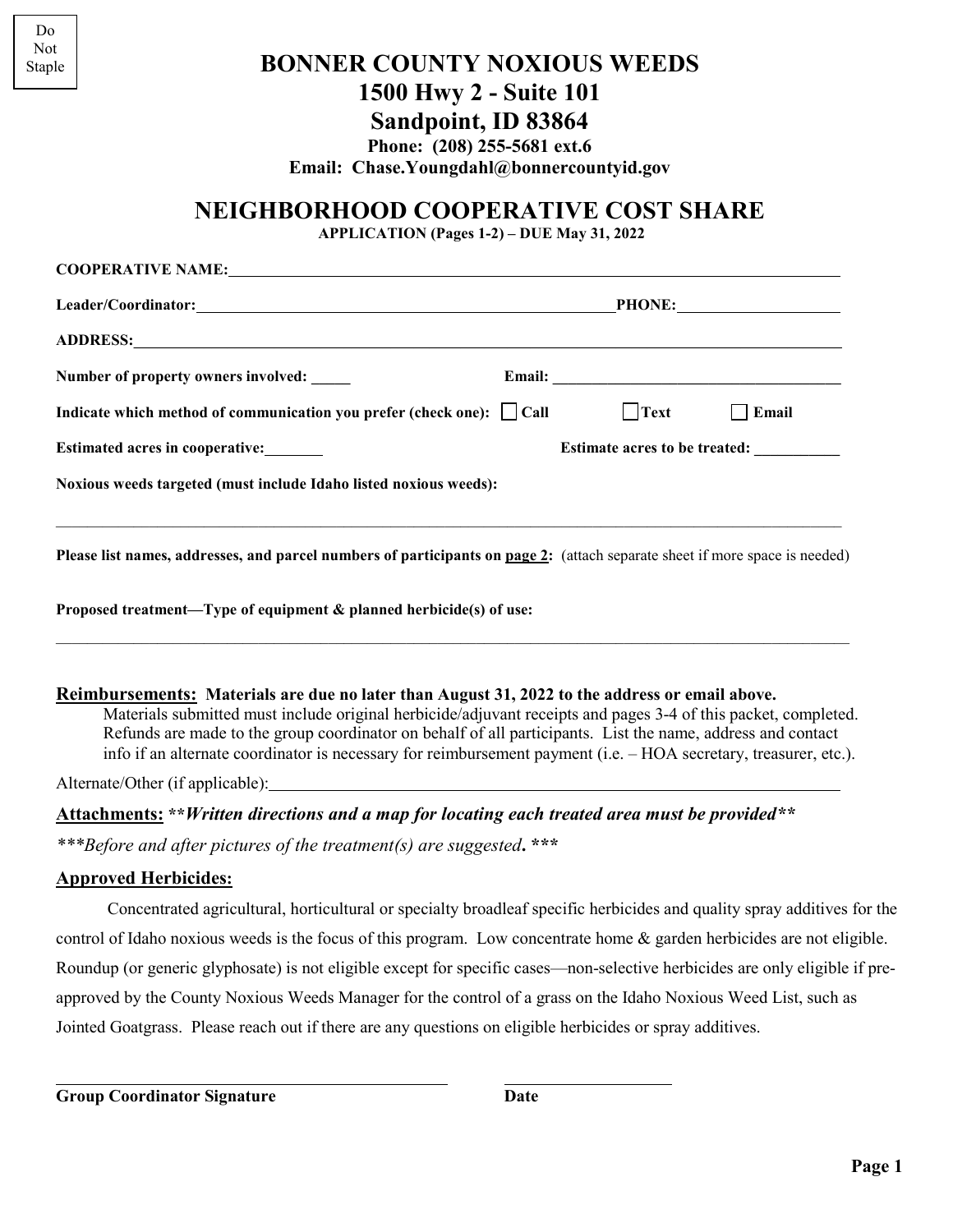#### **BONNER COUNTY NOXIOUS WEEDS 1500 Hwy 2 - Suite 101 Sandpoint, ID 83864 Phone: (208) 255-5681 ext.6 Email: Chase.Youngdahl@bonnercountyid.gov**

## **Neighborhood Cooperative Cost Share** *Participants,* **2022 Season**

**Cooperative Name:**  $\blacksquare$ 

**Participants:** Fill in the fields below for each participant

| <b>Name</b> | Address | Phone # | Parcel # | In Treated To Be | # of Acres   # of Acres |
|-------------|---------|---------|----------|------------------|-------------------------|
|             |         |         |          | Area             | <b>Treated</b>          |
|             |         |         |          |                  |                         |
|             |         |         |          |                  |                         |
|             |         |         |          |                  |                         |
|             |         |         |          |                  |                         |
|             |         |         |          |                  |                         |
|             |         |         |          |                  |                         |
|             |         |         |          |                  |                         |
|             |         |         |          |                  |                         |
|             |         |         |          |                  |                         |
|             |         |         |          |                  |                         |
|             |         |         |          |                  |                         |
|             |         |         |          |                  |                         |
|             |         |         |          |                  |                         |
|             |         |         |          |                  |                         |
|             |         |         |          |                  |                         |

**Total acres in Cooperative estimated to be treated: \_\_\_\_\_\_\_**

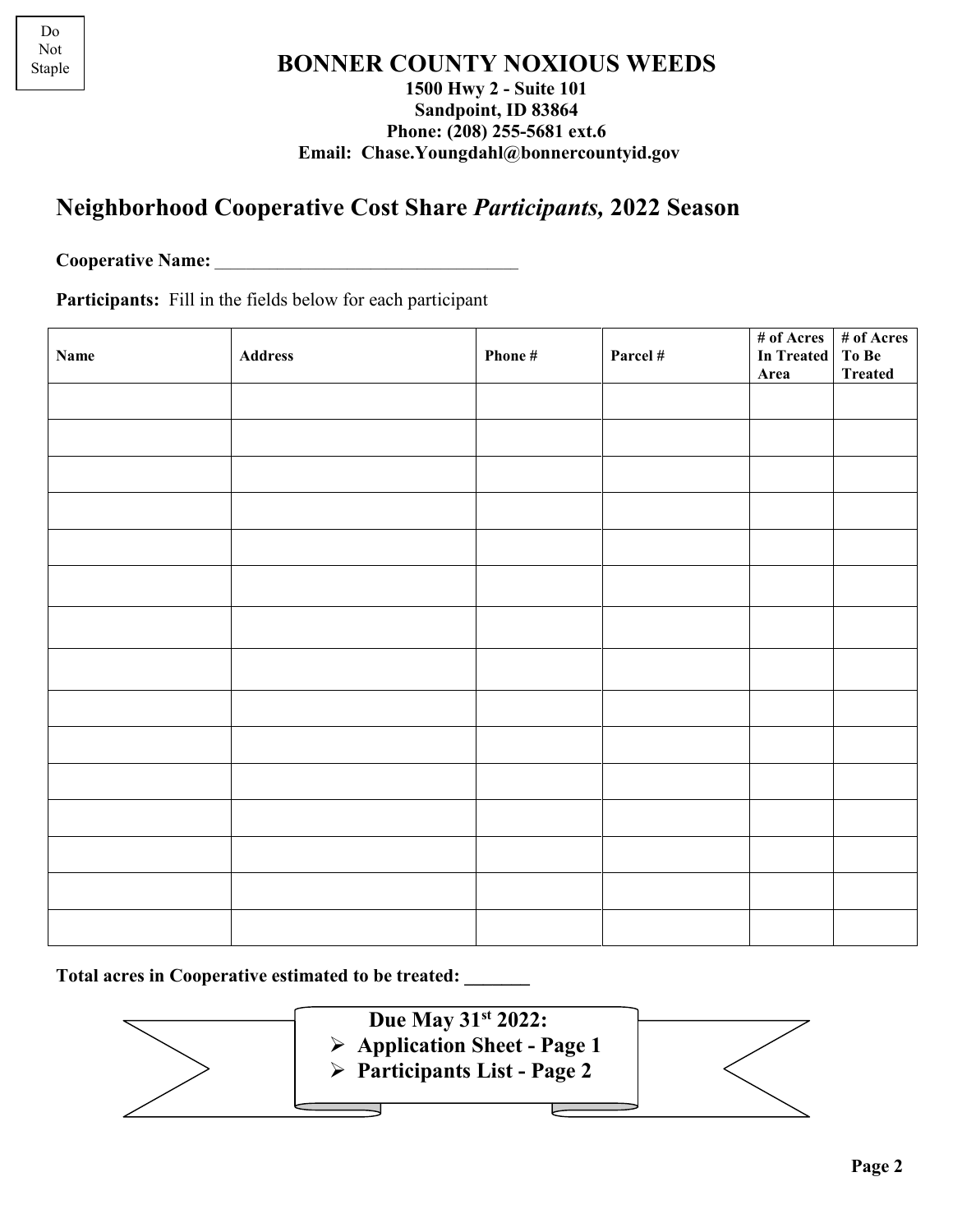$\overline{\mathcal{A}}$ 

**BONNER COUNTY NOXIOUS WEEDS**

**1500 Hwy 2 - Suite 101, Sandpoint, Idaho 83864 Phone: (208) 255-5681 ext.6 Email: Chase.Youngdahl@bonnercountyid.gov**

**Neighborhood Cooperative Cost Share End of Season Report 2022 Season**

| <b>Cooperative Name:</b>                                                                                                                    |               |  |
|---------------------------------------------------------------------------------------------------------------------------------------------|---------------|--|
| <b>Coordinator:</b><br><u> 1980 - Jan Stein Berlin, amerikan berlin besteht als der stadt andere som beste andere som beste andere som </u> | <b>Phone:</b> |  |
| <b>Mailing Address:</b>                                                                                                                     |               |  |
| Notes:                                                                                                                                      |               |  |
|                                                                                                                                             |               |  |

| <b>Target Noxious</b><br>Weeds | <b>Acres Treated</b><br>(grand totals from<br>page 4) | <b>Target Noxious</b><br><b>Weeds</b> ; Other | <b>Acres Treated</b><br>(grand totals from<br>page 4) |
|--------------------------------|-------------------------------------------------------|-----------------------------------------------|-------------------------------------------------------|
| Hawkweeds                      |                                                       |                                               |                                                       |
| Spotted Knapweed               |                                                       |                                               |                                                       |
| Canada Thistle                 |                                                       |                                               |                                                       |
| Oxeye Daisy                    |                                                       |                                               |                                                       |

|                             | <b>HRS/DAYS</b> | <b>RATE</b> | <b>IN-KIND</b> |
|-----------------------------|-----------------|-------------|----------------|
| <b>TOTAL LABOR HOURS</b>    |                 | \$42.00/hr. |                |
|                             |                 |             |                |
| <b>TOTAL HERBICIDE COST</b> |                 |             |                |
|                             |                 |             |                |
| <b>EQUIPMENT USED:</b>      |                 |             |                |
| ATV (with sprayer)          |                 | \$152/day   |                |
| <b>TRACTOR</b>              |                 | \$268/day   |                |
| <b>PICKUP</b>               |                 | \$123/day   |                |
| <b>COUNTY SPRAYER</b>       |                 | \$30/day    |                |
| <b>BACKPACK</b>             |                 | \$5/day     |                |
| TOTAL:                      |                 |             |                |

**Signature**

X Date:

 **Due August 31, 2022:**

**End of Season Report – Page 3**

- **Individual Herbicide Application Records (for each landowner) – Page 4**
- **All [2022 Dated] Original Receipts + evidence of payment**
- **Written directions to, or map(s) of, specific treatment areas**
- **Before and After pictures (Optional—this helps us justify the grant)**

Do Not Staple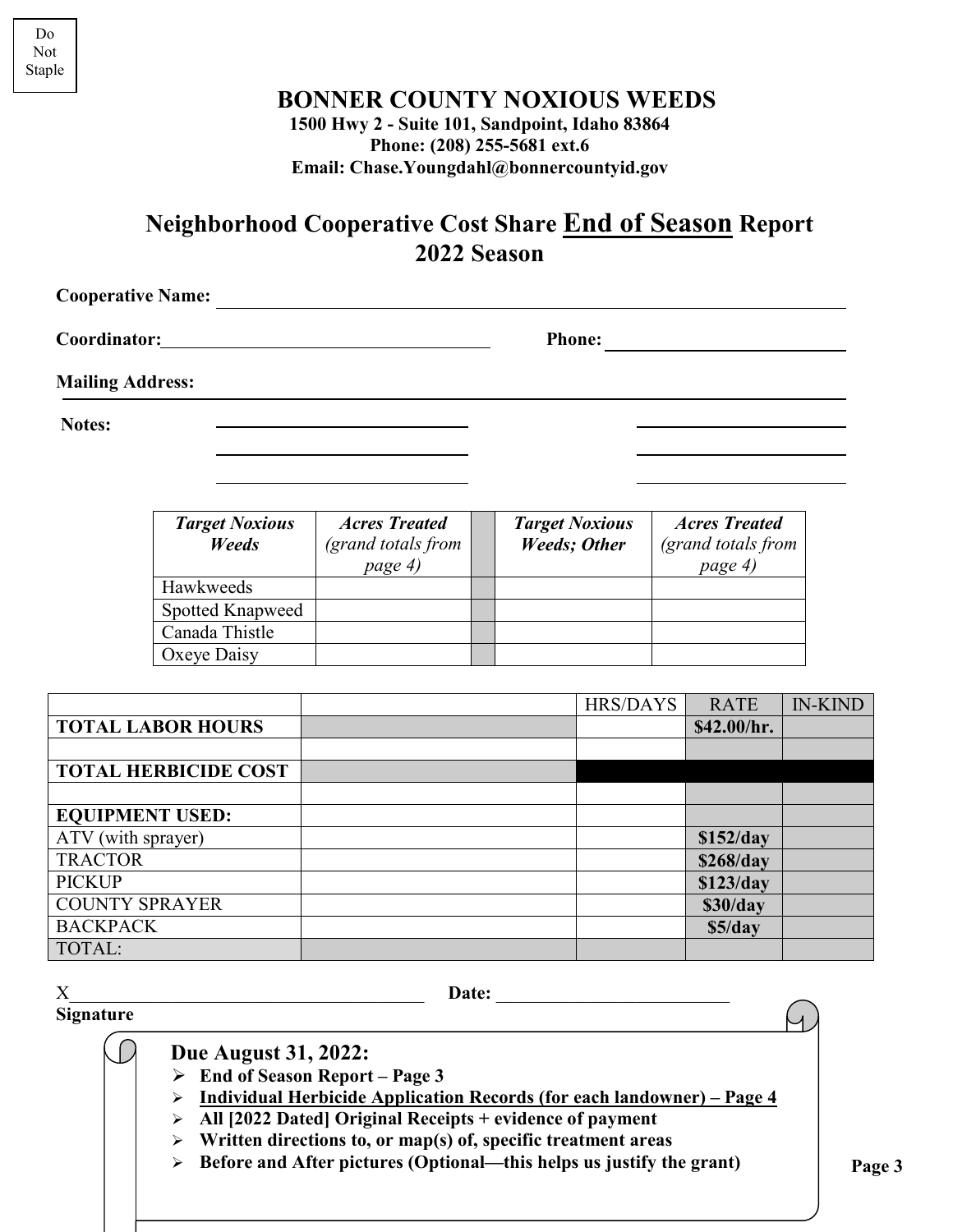# **BONNER COUNTY NOXIOUS WEEDS**

# **1500 Hwy 2 - Suite 101**

**Sandpoint, ID 83864 Phone: (208) 255-5681 ext.6**

**Email: Chase.Youngdahl@bonnercountyid.gov \*EXAMPLE\* \*EXAMPLE\***

### **NEIGHBORHOOD COOPERATIVE COST SHARE**

**APPLICATION (Pages 1-2) – DUE May 31, 2022**

| COOI EINATIVE INAMIE, SIGHT KIUGE CO-OI                                                                                     |                                       |              |
|-----------------------------------------------------------------------------------------------------------------------------|---------------------------------------|--------------|
| Leader/Coordinator: John Smith                                                                                              | <b>PHONE:</b>                         | XXX-XXX-XXXX |
| ADDRESS: 1234 Stone Ridge Rd., Anywhere, Id.                                                                                |                                       |              |
| Number of property owners involved: 4                                                                                       | Email: <b>Jsmith</b> @yahoo.com       |              |
| Indicate which method of communication you prefer (check one): $\Box$ Call                                                  | <b>Text</b>                           | Email        |
| <b>Estimated acres in cooperative:</b> 220                                                                                  | <b>Estimated acres to be treated:</b> | 40           |
| Noxious weeds targeted (must include Idaho listed noxious weeds):                                                           | Spotted Knapweed & Canada Thistle     |              |
| Please list names, addresses, and parcel numbers of participants on page 2: (attach separate sheet if more space is needed) |                                       |              |
| Proposed treatment—Type of equipment & planned herbicides(s) of use:                                                        |                                       |              |

UTV with boom sprayer (& hand wand for touch-up). Milestone + Telar + 2,4-D + surfactant

#### **Reimbursements: Materials are due no later than August 31, 2022 to the address or email above.**

 Materials submitted must include original herbicide/adjuvant receipts and pages 3-4 of this packet, completed. Refunds are made to the group coordinator on behalf of all participants. List the name, address and contact info if an alternate coordinator is necessary for reimbursement payment (i.e. – HOA secretary, treasurer, etc.).

Alternate/Other (if applicable):

## **Attachments: \*\****Written directions and a map for locating each treated area must be provided\*\**

*\*\*\*Before and after pictures are suggested***. \*\*\***

**COOPERATIVE NAME:** Stone Ridge CO-OP

#### **Approved Herbicides:**

Concentrated agricultural, horticultural or specialty broadleaf specific herbicides and quality spray additives for the control of Idaho noxious weeds is the focus of this program. Low concentrate home & garden herbicides are not eligible. Roundup (or generic glyphosate) is not eligible except for specific cases—non-selective herbicides are only eligible if preapproved by the County Noxious Weeds Manager for the control of a grass on the Idaho Noxious Weed List, such as Jointed Goatgrass. Please reach out if there are any questions on eligible herbicides or spray additives.

**Group Coordinator Signature Date**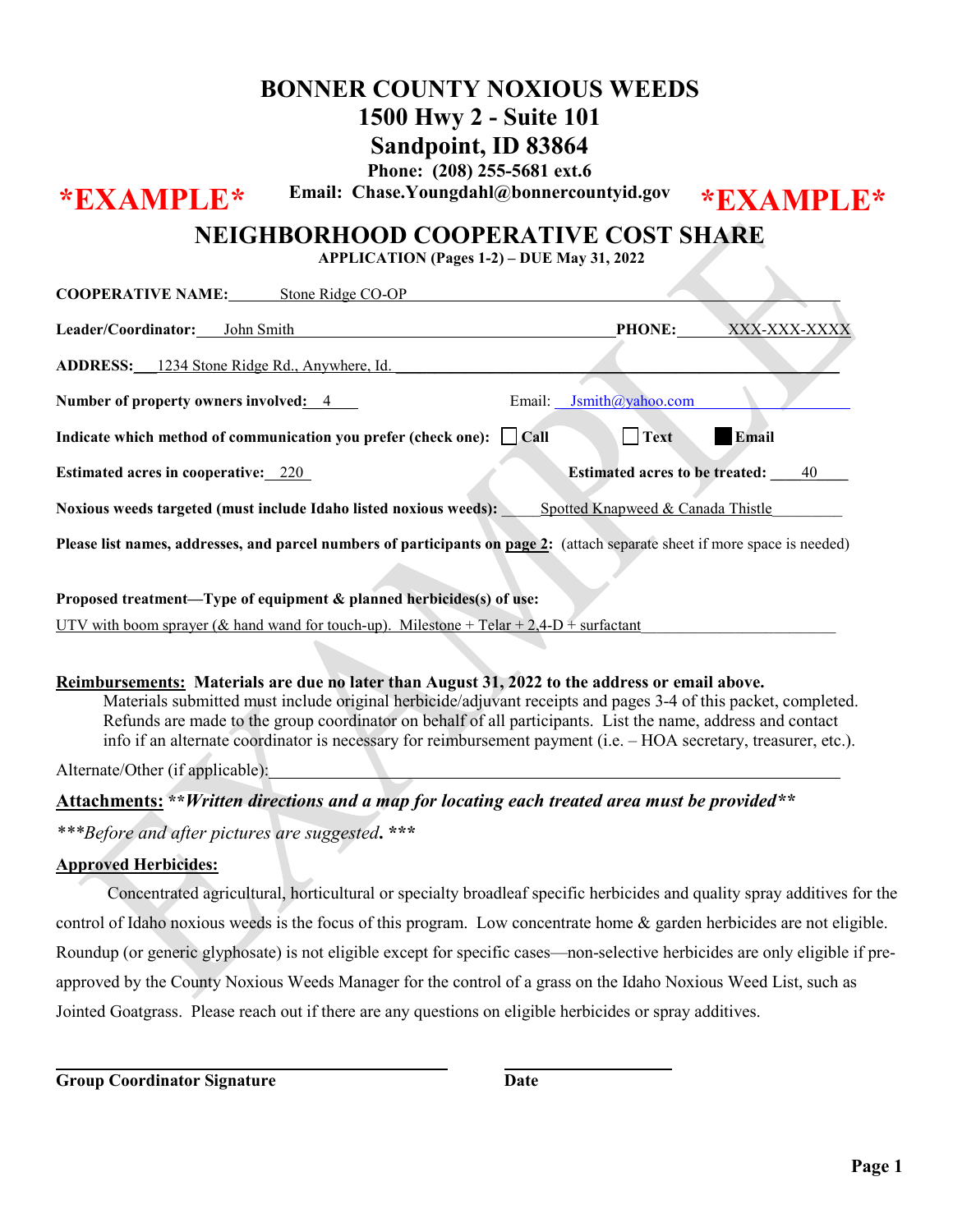#### **BONNER COUNTY NOXIOUS WEEDS 1500 Hwy 2 - Suite 101 Sandpoint, ID 83864 Phone: (208) 255-5681 ext.6 Email: Chase.Youngdahl@bonnercountyid.gov \*EXAMPLE\* \*EXAMPLE\***

### **Neighborhood Cooperative Cost Share** *Participants,* **2022 Season**

Cooperative Name: Stone Ridge CO-OP\_

**Participants:** Fill in the fields below for each participant

| <b>Name</b> | <b>Address</b>       | Phone#                               | Parcel No.     | # of Acres<br><b>In Treated</b><br>Area | # of Acres<br>To be<br><b>Treated</b> |
|-------------|----------------------|--------------------------------------|----------------|-----------------------------------------|---------------------------------------|
| John Smith  | 1234 Stone Ridge Rd. | R57N01E1xxxxxx<br>60<br>XXX-XXX-XXXX |                |                                         | $\overline{10}$                       |
| Don Smith   | 1270 Stone Ridge Rd. | $XXX-XXX-XXXX$                       | R57N01E2xxxxxx | 80                                      | $\overline{20}$                       |
| Joe Jones   | 1295 Stone Ridge Rd. | XXX-XXX-XXXX                         | R57N01E3xxxxxx | 40                                      | $\overline{5}$                        |
| Jane Jones  | 34 Stone Ln.         | XXX-XXX-XXXX                         | R57N01E7xxxxxx | 40                                      | $\overline{5}$                        |
|             |                      |                                      |                |                                         |                                       |
|             |                      |                                      |                |                                         |                                       |
|             |                      |                                      |                |                                         |                                       |
|             |                      |                                      |                |                                         |                                       |
|             |                      |                                      |                |                                         |                                       |
|             |                      |                                      |                |                                         |                                       |
|             |                      |                                      |                |                                         |                                       |
|             |                      |                                      |                |                                         |                                       |
|             |                      |                                      |                |                                         |                                       |
|             |                      |                                      |                |                                         |                                       |
|             |                      |                                      |                |                                         |                                       |

**Total acres in Cooperative estimated to be treated:\_\_\_\_\_40\_\_\_\_\_\_\_**

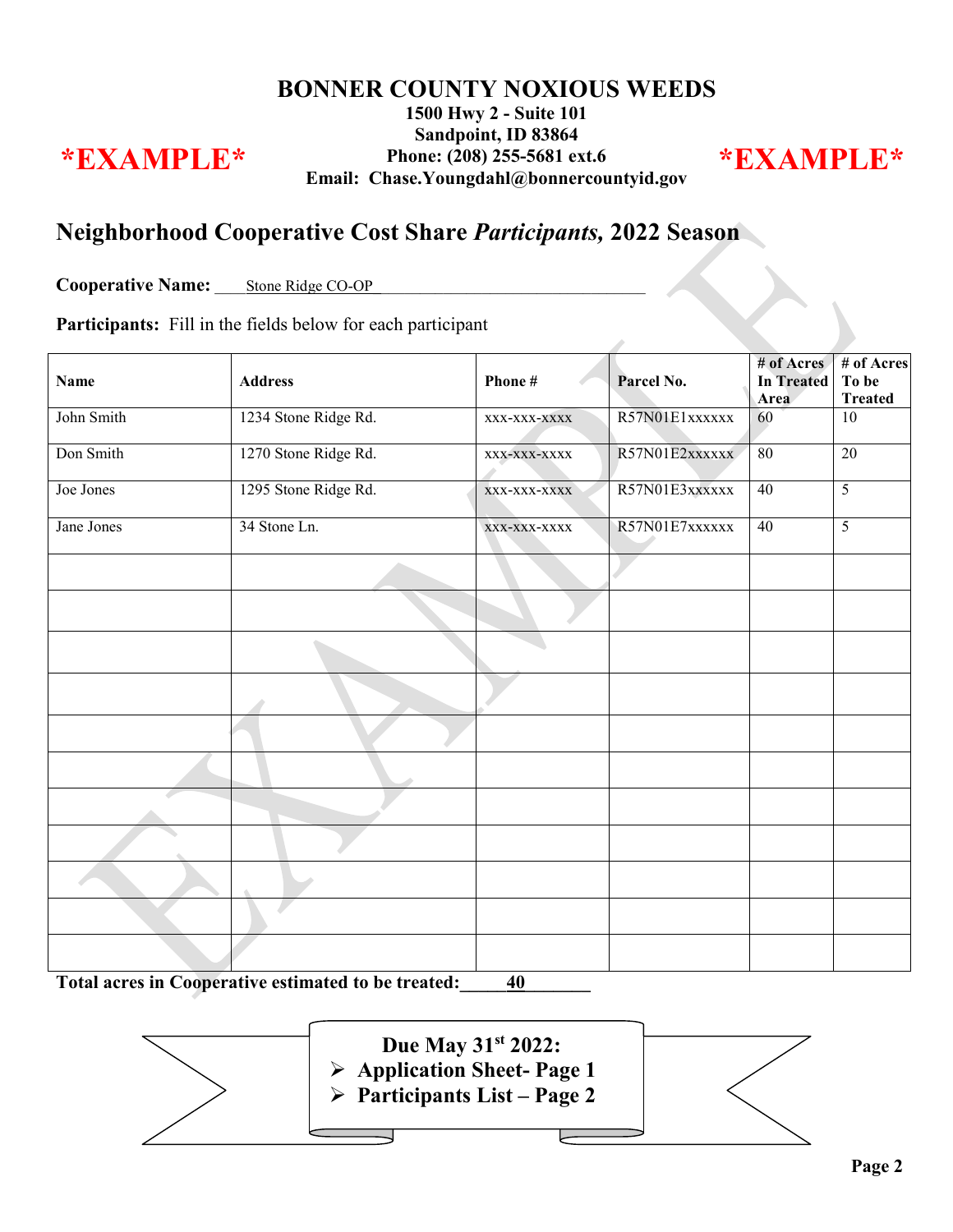**BONNER COUNTY NOXIOUS WEEDS**

**1500 Hwy 2 - Suite 101, Sandpoint, Idaho 83864 Phone: (208) 255-5681 ext.6 Email: Chase.Youngdahl@bonnercountyid.gov \*EXAMPLE\* \*EXAMPLE\***



### **Neighborhood Cooperative Cost Share End of Season Report 2022 Season**

**Cooperative Name:** Stone Ridge CO-OP

**Coordinator:** John Smith **Phone (Day):** XXX-XXX-XXXX

**Mailing Address:** 1234 Stone Ridge Rd., Anywhere, Id. XXXXX

**Notes:**

| <b>Target Noxious</b><br><b>Weeds</b> | <b>Acres Treated</b><br>(grand totals<br>from page 4) | <b>Target Noxious</b><br><b>Weeds</b> ; other | <b>Acres Treated</b><br>(grand totals from<br>page 4) |
|---------------------------------------|-------------------------------------------------------|-----------------------------------------------|-------------------------------------------------------|
| Hawkweeds                             |                                                       | <b>Field Bindweed</b>                         |                                                       |
| <b>Spotted Knapweed</b>               | 20                                                    | Yellow Toadflax                               |                                                       |
| Canada Thistle                        |                                                       |                                               |                                                       |
| Oxeye Daisy                           |                                                       |                                               |                                                       |

|                             |                            | <b>HRS/DAYS</b> | <b>RATE</b> | <b>IN-KIND</b> |
|-----------------------------|----------------------------|-----------------|-------------|----------------|
| <b>TOTAL LABOR HOURS</b>    | 30                         | $30$ hrs        | \$42.00/hr  | \$1,260.00     |
|                             |                            |                 |             |                |
| <b>TOTAL HERBICIDE COST</b> | \$1,080                    |                 |             |                |
|                             |                            |                 |             |                |
| <b>EQUIPMENT USED:</b>      |                            |                 |             |                |
| ATV (with sprayer)          | Kodiak 500 w/ sprayer      | 3 days          | \$152/day   | \$456.00       |
| <b>TRACTOR</b>              | 70 HP Kubota               | $1 \,$ day      | \$268/day   | \$268.00       |
| <b>PICKUP</b>               | $\frac{3}{4}$ -ton 4x4 PU  | $1$ day         | \$123/day   | \$123.00       |
| <b>COUNTY SPRAYER</b>       | Sprayer rented from county | $1$ day         | \$30/day    | \$30.00        |
| <b>BACKPACK</b>             | Solo 3-gallon              | 2 days          | \$5/day     | \$10.00        |
| TOTAL:                      |                            |                 |             | \$2,147.00     |

X Date:

**Signature**

**Due August 31, 2022:**

**End of Season Report – Page 3**

**Individual Herbicide Application Records (for each landowner) – Page 4**

**All [2022 Dated] Original Receipts + evidence of payment**

**Written directions to, or map(s) of, specific treatment areas**

**Before and After pictures (Optional—this helps us justify the grant)**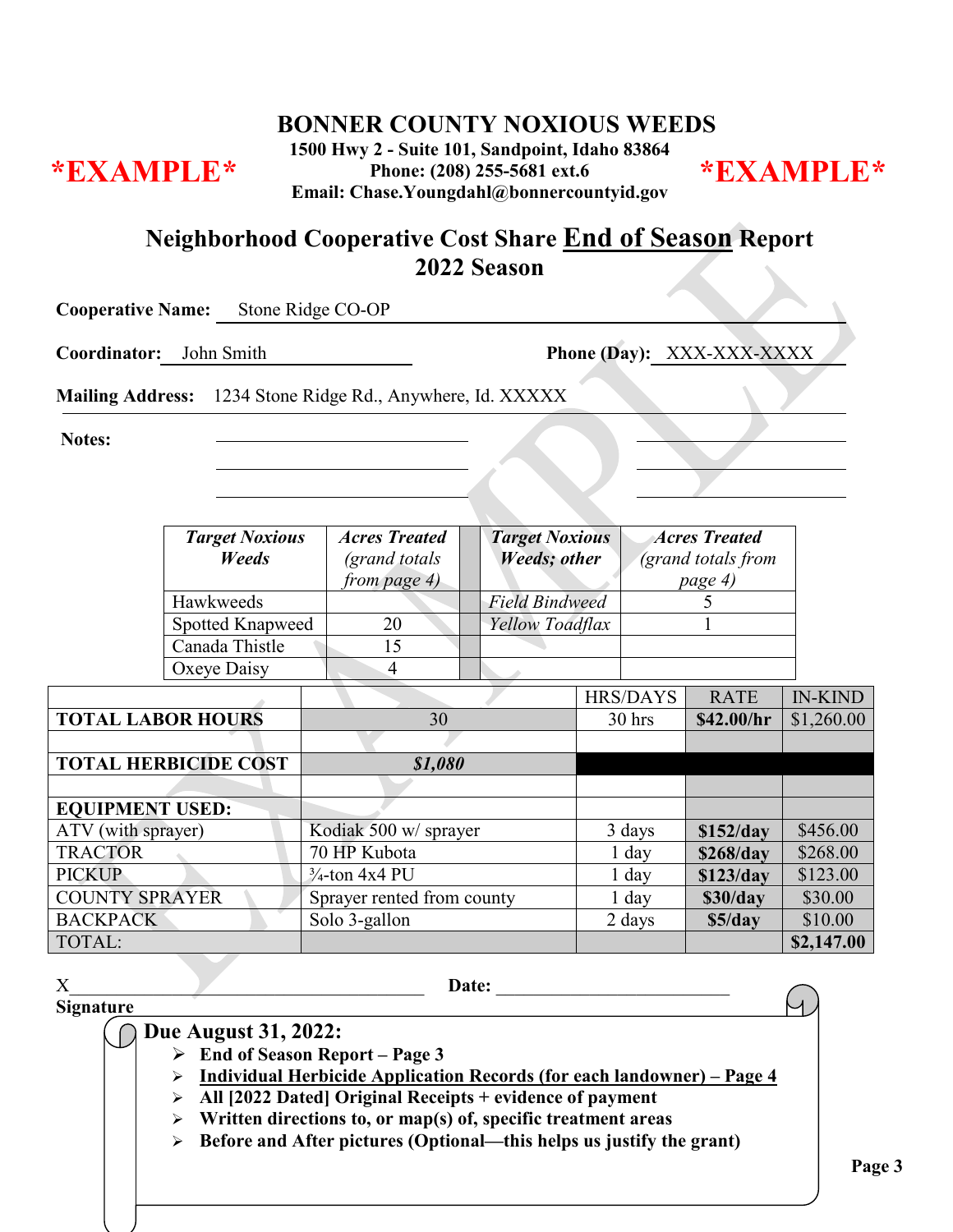All pesticide applicators must comply with the Idaho Pesticide and Chemigation Law, Title 22, Chapter 34, Idaho Code

# **Selkirk CWMA 2022** *Individual* **Landowner Herbicide Application Record & In-Kind Contribution Report**

Please fill out and return via mail or email to**: Bonner County Noxious Weeds** (c/o Selkirk CWMA) **with** *End-of-Season report & herbicide receipts*

| $\mathbf{X}$<br><b>NAME:</b> | <b>ADDRESS:</b> | <b>PHONE</b><br>J R'I<br>. تله: |
|------------------------------|-----------------|---------------------------------|
|                              |                 |                                 |

| Date | Hours | Target<br>Noxious<br>Weed(s) | Equipment<br>Used* | Location (Include GPS<br>coordinates, or legal<br>$\left $ description, or attach map) | Herbicide | Rate per<br>Acre | Total<br>Herbicide<br>Used | Treated<br>Acres | Treatment<br>Area (Acres) |
|------|-------|------------------------------|--------------------|----------------------------------------------------------------------------------------|-----------|------------------|----------------------------|------------------|---------------------------|
|      |       |                              |                    |                                                                                        |           |                  |                            |                  |                           |
|      |       |                              |                    |                                                                                        |           |                  |                            |                  |                           |
|      |       |                              |                    |                                                                                        |           |                  |                            |                  |                           |
|      |       |                              |                    |                                                                                        |           |                  |                            |                  |                           |
|      |       |                              |                    |                                                                                        |           |                  |                            |                  |                           |
|      |       |                              |                    |                                                                                        |           |                  |                            |                  |                           |
|      |       |                              |                    |                                                                                        |           |                  |                            |                  |                           |
|      |       |                              |                    |                                                                                        |           |                  |                            |                  |                           |

Total Hours Signature

\*For equipment, list any of the following: ATV w/sprayer, pickup truck w/sprayer, tractor w/sprayer, backpack sprayer, transfer pump, trailer(s), saddle **horse, tanker truck, GPS unit or any work directly related to the noxious weed management project(s). Page 4**